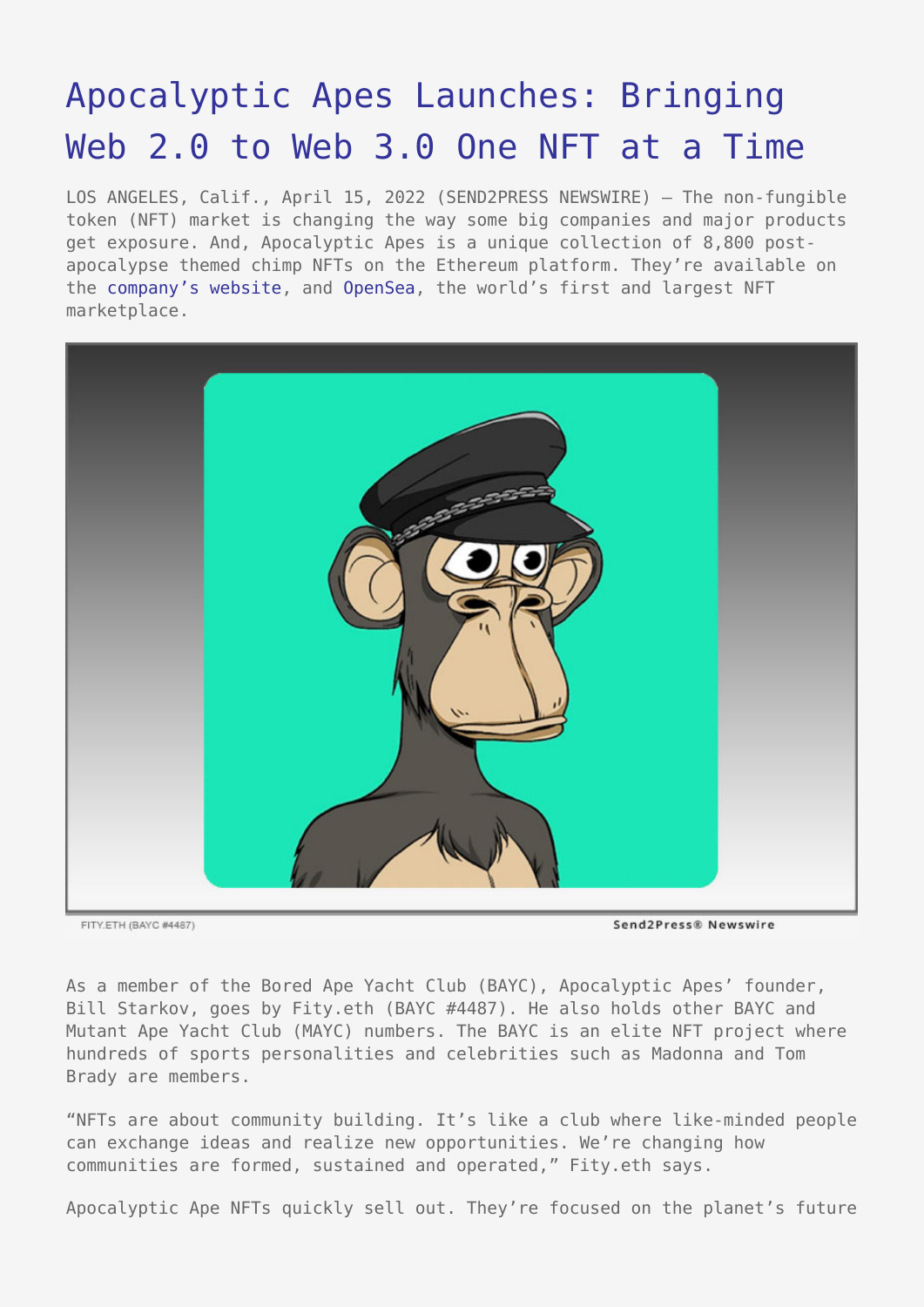and ape portraits depict what a post-apocalyptic world will look like in an era where food is scarce and the air is difficult to breathe.

Fity.eth's team collaborates and partners with companies such as Golden State Hemp and Other World, Inc. – companies that replace plastics with hemp and other biodegradable material – to build a better and safer world. It also collaborates with [CLICK,](https://clickspray.com/) a brand that's partnered with Mike Tyson's 2.0 spray.

Down the road, Apocalyptic Apes may introduce ApeCoin into its ecosystem. ApeCoin is a utility token empowering a decentralized community building at the forefront of web3.

Fity's apocalyptic collection holders include soccer celebrity, John Terry; American media personality, Paris Hilton; NBA superstar, Michael Carter Williams; and many more.

The Queen Ape collection launches on April 28, 2022.

## **About Bill Starkov**

Born in Odessa, Ukraine, Starkov was raised in Los Angeles. He's provided casting services for hundreds of different media outlets and worked with top international brands. He invests in and builds high end residential and commercial real estate and has used his community build skills to bring a community to Apocalyptic Apes.

**MORE INFORMATION:**

<https://apocalypticapes.com/>

<https://opensea.io/collection/apocalyptic-apes>

**FOLLOW ON SOCIAL:**

<https://twitter.com/fityeth>

<https://twitter.com/bstarkov>

<https://twitter.com/apocalypticapes>

## **MULTIMEDIA:**

IMAGE Link for Media: <https://www.Send2Press.com/300dpi/22-0415-s2p-fity-eth-300dpi.jpg>

Photo Caption: Fity.eth (BAYC #4487)

**MEDIA CONTACT:**

Hugh Benjamin

I Think An Idea – Digital Marketing Agency